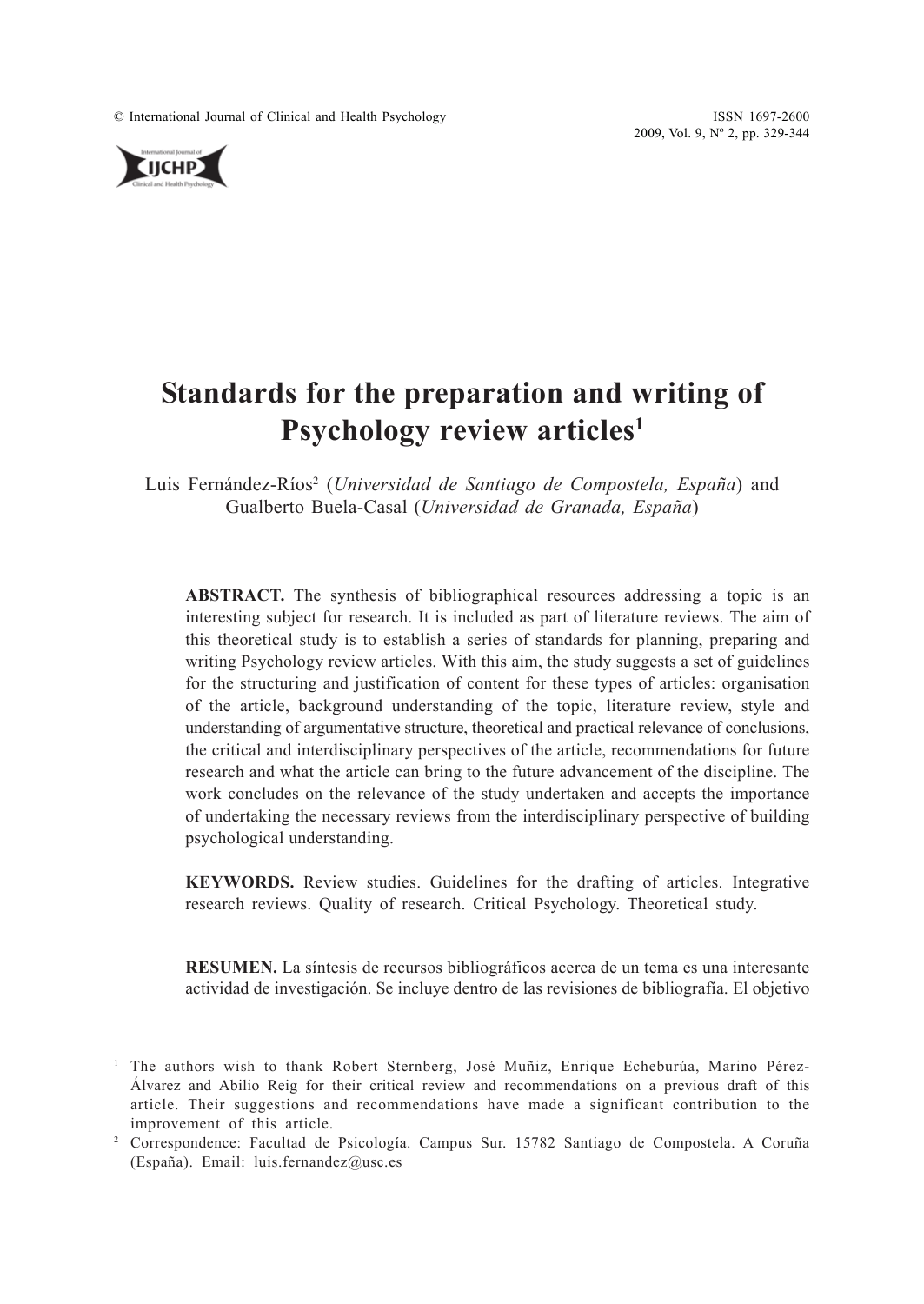del presente estudio teórico es establecer la estructura de una serie de normas para planificar, elaborar y redactar un artículo de revisión en Psicología. Para ello se propone un conjunto de reglas para estructurar y justificar el contenido de este tipo de artículos: organización del artículo, comprensión histórica del tema, revisión bibliográfica, estilo y comprensión de la argumentación, relevancia teórico-práctica de la explicación de las conclusiones, perspectiva crítico-interdisciplinar del trabajo, recomendaciones para la investigación futura y proponer aportaciones para el avance de la Psicología. Se concluye la relevancia de estos trabajos de investigación y se acepta la importancia de llevar a cabo tales revisiones dentro de una perspectiva interdisciplinar de la construcción del conocimiento psicológico.

**PALABRAS CLAVE.** Estudios de revisión. Normas para redacción de artículos. Revisión integradora de investigación. Calidad de investigación. Psicología crítica. Estudio teórico.

Amongst the various methods of scientific communication, journal articles are the most valued, due to the systematic and demanding selection process they go through. Scientific articles can be investigative, theoretical, retractive, commentary, critical or revisionary. There is room for all of the above within scientific review publications. Nevertheless, editors are reluctant to publish review articles, apart from those published in review-only publications. This reluctance is largely due to the fact that a review is not as straightforward as other types of articles. For this reason, review articles are only considered from recognised and respected authors, and this in spite of the fact that generally speaking they are more referenced than other types of investigative studies (Buela-Casal *et al.*, 2009). Nevertheless, review articles are very important contributions to the field of science, given that they represent an excellent summary of the current state of research on a topic and thus often assume the start point of researchers. This is the case with PhDs studies during the theoretical review stage of what will become the doctoral thesis (Buela-Casal, 2005). Therefore, reviews determine the structure of the problem or question that the article addresses, and illustrates the necessity for systematic procedures and adherence to guidelines, ensuring both quality and creativity.

A review article is an important contribution to the field of knowledge, given that it brings with it an overall, up to the minute view of the results pertaining to those studies carried out. Review articles are not only of use to those researchers within the field, but also for other relevant professionals wishing to keep themselves informed of the state of the research field in a concrete and reliable manner. With this in mind, such articles should be written in an easy to read, interesting style. Therefore, those examples used must be taken from research that will be of interest to the reader. However, the examples used must be relevant to the type of publication in which the review will be published. A review article for a specialised, technical publication, read by experts in the field is not the same as one written for a more general scientific publication such as *Psychological Bulletin*. The latter type of publication is used by other professionals such as journalists as well as specialists in the field.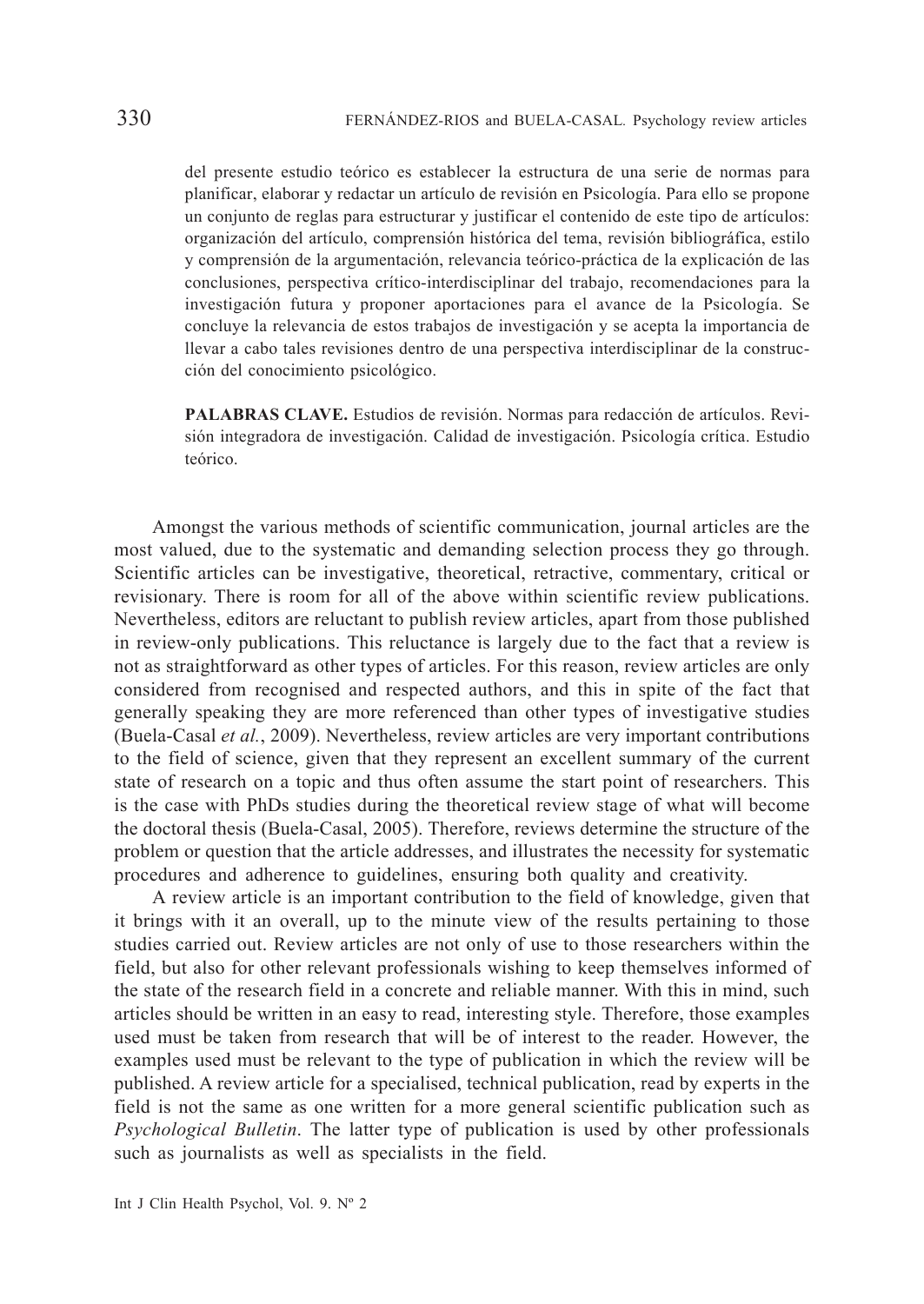Within the domain of Psychology, review articles are not only published within specialist review publications, but in the majority of publications. Nevertheless, in many of these cases, the reviews published are a summing up of recent research along with an abstract. They do, however, benefit from an original overview which adds a new dimension beyond that provided by the abstract.

In 1995, the publication *Psychological Bulletin*, under the initiative of its Editor Robert Sternberg, published a collection of guideline articles with the aim of guiding those potential authors wishing to be published by the journal (Sternberg, 1995). For this reason, guidelines have been published governing how to critique a published article (Hyman, 1995), how to read and write methodological articles (Maxwell and Cole, 1995), how to write a meta-analysis (Rosenthal, 1995), or how to write a review article (Bem, 1995). The American Psychological Association (APA Publication and Communications Board Working Group in Journal Article Reporting Standards, 2008) also recognises the need for correct criteria governing the publication of reviewary research work. Similarly, the *International Journal of Clinical and Health Psychology* has recently published various articles on the subject of guidelines for the planning, writing and review of investigative works. Articles have been developed focusing solely on the review of original health sciences articles (Bobenrieth, 2002), reviewing experimental and quasi-experimental studies (Ramos-Álvarez, Moreno-Fernández, Valdés-Conroy, and Catena (2008), instrumental studies (Carretero-Dios and Pérez, 2007), meta-analysis (Botella and Gambara, 2006); clinical reports (Buela-Casal and Sierra, 2002; Virués-Ortega and Moreno-Rodríguez, 2008) and on how to select and implement research designs (Montero and León, 2007).

A literature review on a topic is not always a research report. Equally, it is not a simple historical and descriptive statement of a topic. Literature reviews are reflective, comprehensive works containing an interdisciplinary critical-historical analysis of a topic. Psychological knowledge requires a rich context (Bruner, 1983/1985) of production and application of knowledge. Reviews are an opportunity to clearly and comprehensively satisfy curiosity surrounding a topic. When planning a review topic, the topic should pique the interest of both the researcher and reader. Conclusions drawn by reviews should provoke an emotional-cognitive response of innovation along with manageable, resolvable and comprehensible complexity. If readers consider something to be both new and comprehensible, it is very probable that they will then find it both emotionally and epistemologically justifiable, as well as interesting and exciting (Brun, Kuenzle, and Dogouglu, 2008; Silvia, 2006).

Review works can be integrative, summarising, and interpretative*.* Integrative works are a combination of studies, mostly quantative in nature, using such techniques as meta-analysis. Summarising works bring together various texts on one topic. Interpretative works are focused primarily on qualitative work in order to arrive at a scientific-humanist interpretation of the theoretical data and results. The present work aims to bring together the three perspectives discussed above, namely integrative, summarising and interpretative, in order to build a better foundation for the theoretical-philosophical interpretation of review works (Cooper, 2009; Cooper, Hedges, and Valentine, 2009; Higgins and Green, 2008). The majority of modern psychological investigation is satisfied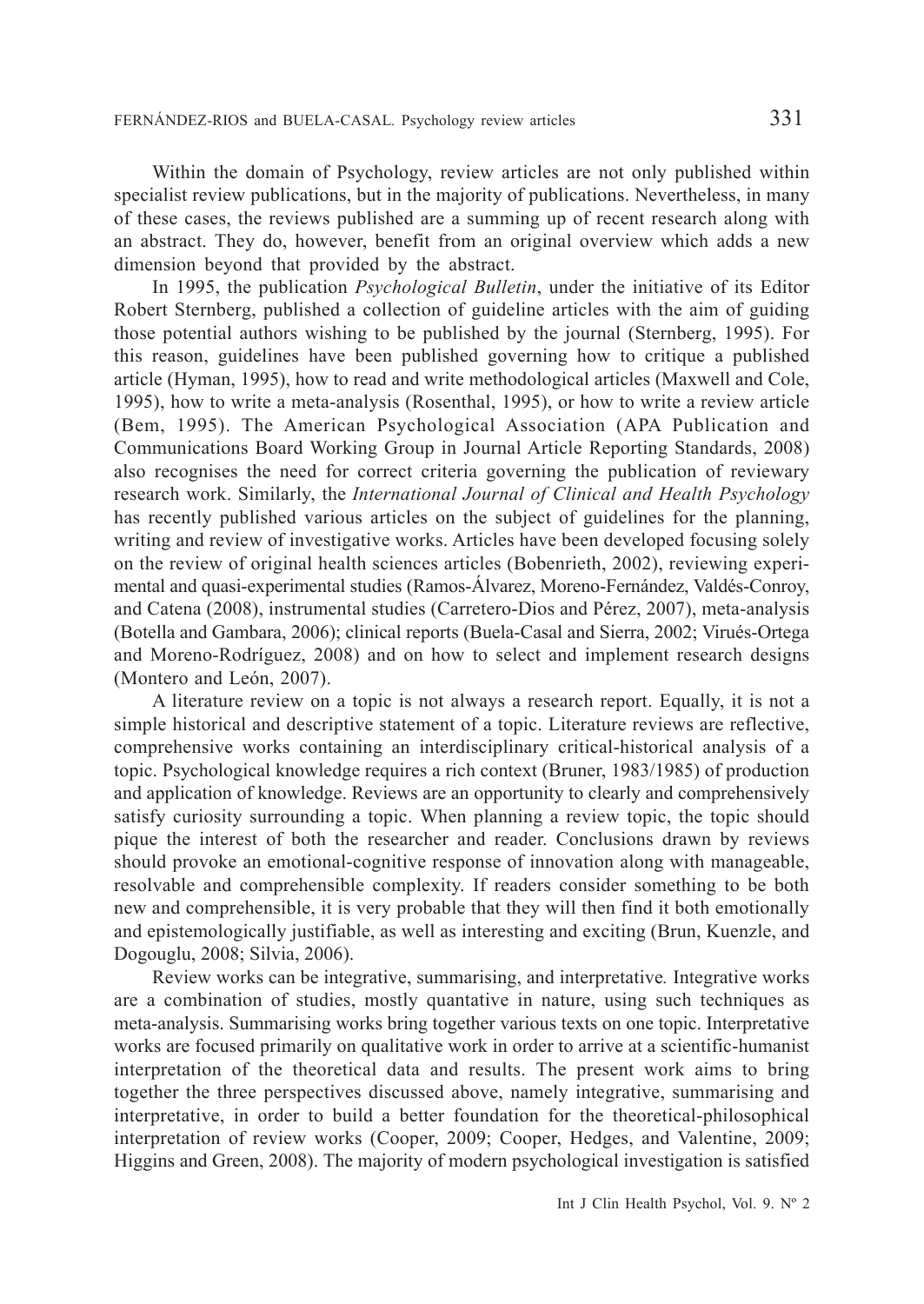with the accumulation to date of facts and abstract data. However, we the authors believe more in-depth reflection is needed on them. The purpose of science is not simply to copy down more facts based on de-contextualised numbers. Science should aim to assist human beings in their progression through life, with all of its difficulties whether material or spiritual. The aim of this article is to develop a set of guidelines for the design, writing and realisation of critical analysis on theoretical reviews, whether they are integrative or interpretative. The following steps should therefore be followed (in writing indices are included (*e.g.* A-1, A-2, etc.) of the criteria to bear in mind when critically evaluating a review article, and which are included in the Appendix 1: A-Structure of the article, B-Historical background of the topic, C-Literature review, D-Style and understanding of argumentation, E-Theoretical-practical relevance of conclusions, F-Critical-interdisciplinary perspective of the review, G-Recommendations for future research, and H-Reflections on improvement of the Psychology curriculum.

# **Structure of the article (A)**

Investigative articles have well-established and standardised structures for all quality publications. In contrast, review works can be more imprecise in their structure. Structural content is often left largely to the author or authors. As stated by Sternberg (1991), there is no single correct means of structuring a review article. However, here the authors propose an organisational structure similar to that used for investigative articles. It is believed that this will assist preparation, writing, reading and critical analysis. A review article is not literature, but must still follow a methodology. It is obligatory to specify units of analysis, search terms, databases consulted, procedures, etc. In other words, a schematic such as the following should be used:

- Title. Should clearly state contents, be relatively brief, and include key words to facilitate easy searching and location within databases (A-1).
- Introduction. The introduction should highlight the topic's current situation, and why it is important for other researchers and/or professionals  $(A-2)$ .
- Objectives. What the study is intended to provide to the field. A review work should fulfil greater requirements than simple article publication. Aims of the study should be explicitly stated, and clearly related to the title of the work, findings and conclusions (A-3).
- Method.
	- Materials. Quantity and type of materials used should be specified: investigative articles, review articles, books, book chapters, minutes of meetings, etc.; in other words, which analytical tools have been used in order to produce the review (A-4).
	- Type of study. Should state whether the study is interpretative, summarising or integrative (A-5).
	- Procedures. Here the author should state the means used to compile information or knowledge such as, for example, databases consulted, terms, dates and periods of research, criteria of article inclusion, publication languages, coherence of content, etc. (A-6).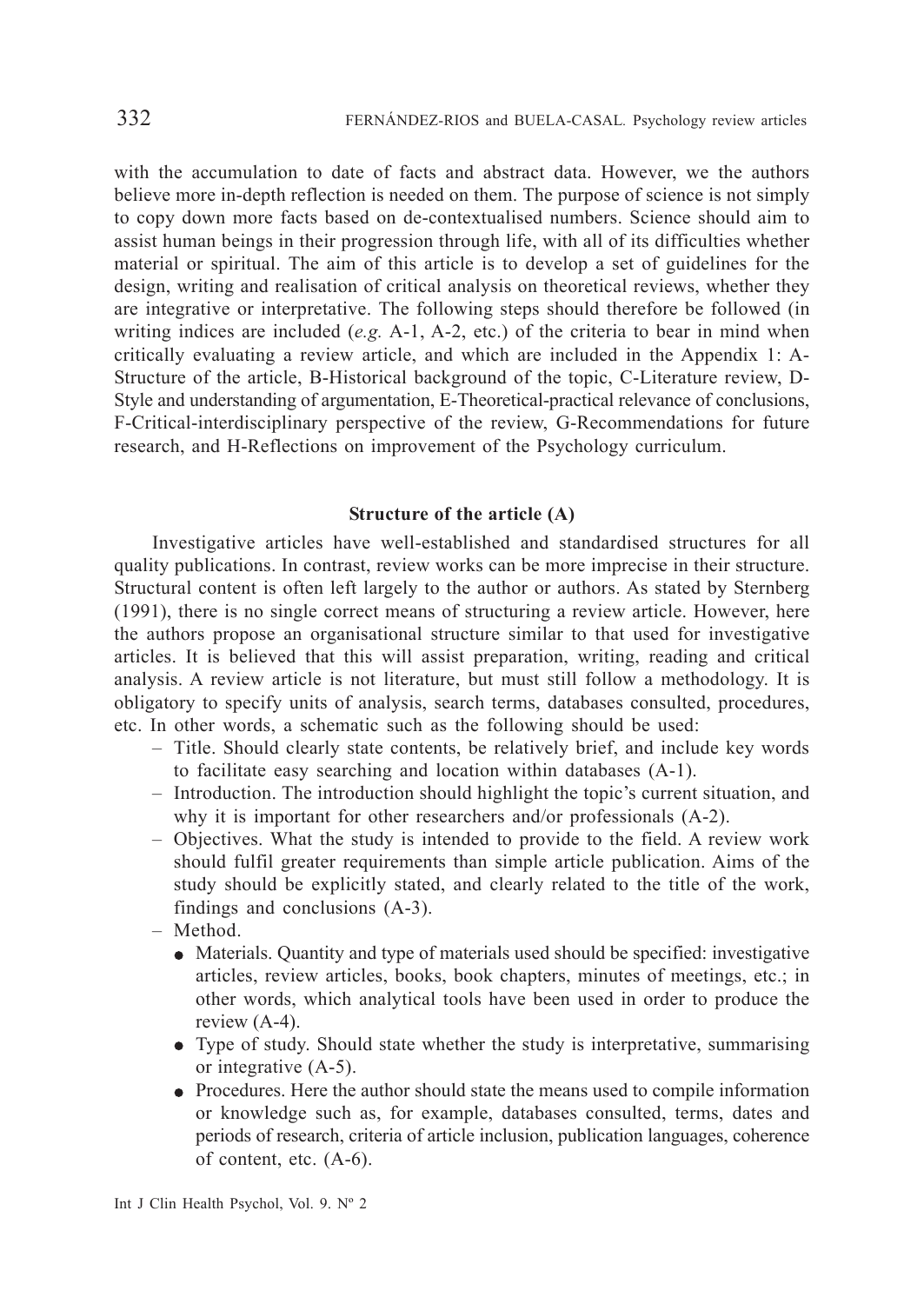- Information analysis. Here the author should specify the organisation of material and how it was analysed, for example, chronologically, by design, by material type, etc. In the case of a meta-analysis, the methodology and technical standards followed for the specific type of study should be stated  $(A-7)$ .
- Results. Should be written in keeping with the objectives and organisation of material analysed. Figures and tables should synthesize information and be sufficiently clear and relevant  $(A-8)$ .
- Discussion and conclusions. Depending on the type of content and organisational structure of the article, conclusions can be drawn in one or two paragraphs. Conclusions should not be a simple repetition of results. They should clearly state the theoretical and practical implications for the future. There should also be a relationship between results, discussion and conclusions, as a result of the discussion (A-9).
- Bibliographical references. All referenced works should be referred to using the standards specified by the publication. This is a highly important formal requirement, and for some publications is necessary in order that the work may be reviewed (A-10).

# **Historical background of the topic (B)**

Any subject which merits a review has an historical background. The history of psychology and science is, largely, the biography of the major authors. These authors built both the concept and the object of Psychology throughout history (Ardila, 2007). Therefore, any review work must be sufficiently grounded within socio-historic context. For this reason, it is useful to carry out a critical analysis of the background of a topic or author (Pérez Álvarez, 1992). Generally speaking, textbooks covering the history of Psychology are unfair in their treatment of historical background. Kuhn (1962/2006) was correct when he stated that «textbooks begin to truncate the scientist's historical sense of their own discipline» (p. 249). There are too many instances in which the real history of psychological understanding occurs outside of historical textbooks (B-1).

Much of the knowledge or information, terms which are often synonymous, used by Psychology does not come from psychologists, but rather from researchers in other fields (Simonton, 2002). For this reason it is useful to adopt an integrated historical focus during the process of building the field of psychological knowledge. Reviews are comprised of a statement of the texts (*e.g.* articles, texts, grey literature, etc.) in order to place the knowledge gained within both socio-economic and cultural-historical context. The personality and social background of the author will affect the type of science they undertake and the theories that they create (Feist, 2006) (B-2).

Historical comprehension of a topic should link the historical focus of the research with the current state of understanding of the topic. Historical-cultural perspective on a particular set of knowledge is only useful if it facilitates the thinking or historical reasoning of the researchers. Historical texts on the topic of Psychology, when fully contextualised, assist in understanding the past and present state of a topic (van Drie and van Boxtel, 2008). The ideal is to look for middle ground between history and current investigation of the topic at hand (B-3).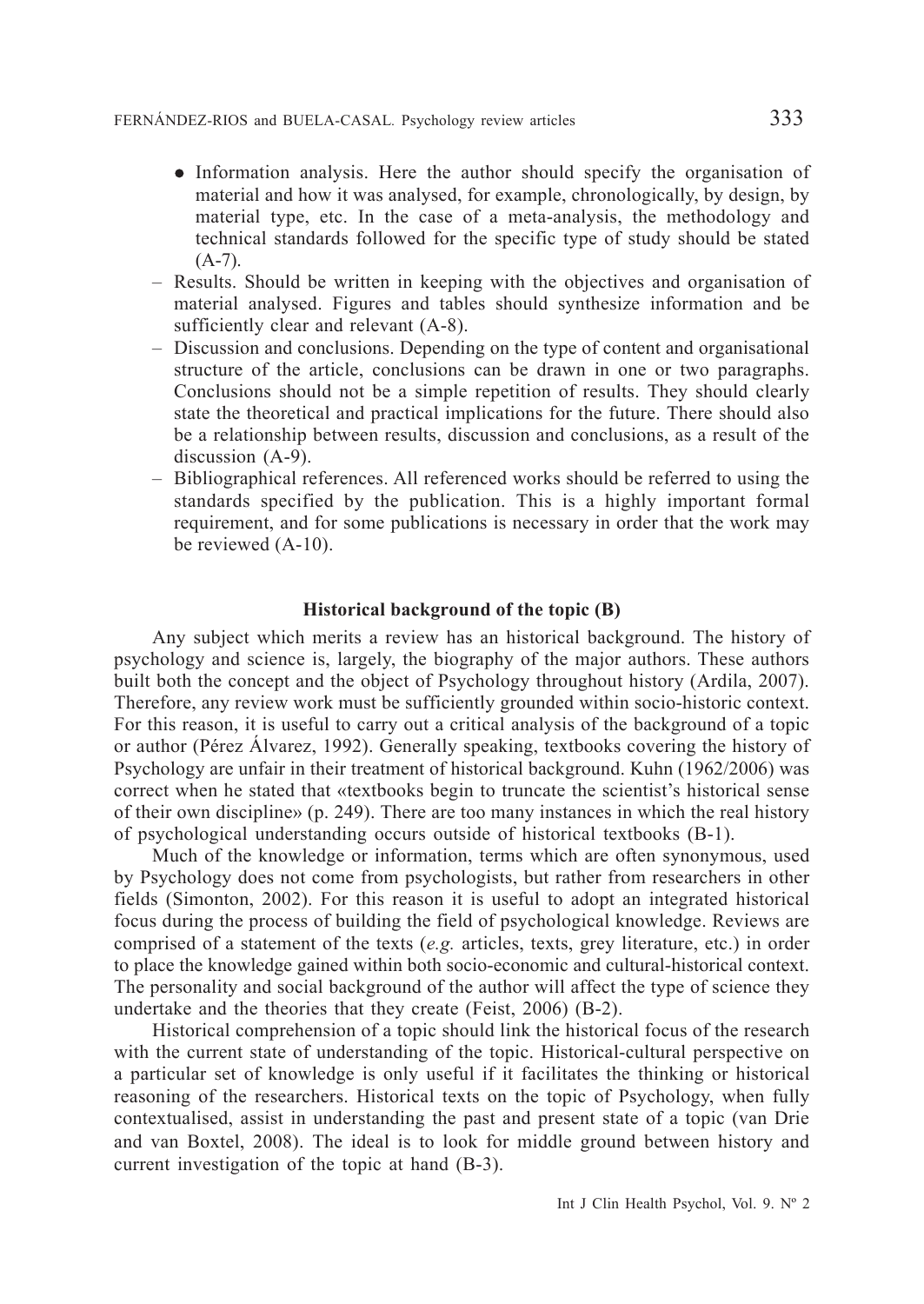In any investigative process there is a gradual process of conceptual change. This is also the case in Psychology. A conceptual history or *begriffsgeschichte* (Koselleck, 1965-1977/1993) exists, which should be borne in mind in order to best understand what has gone before, and to avoid getting lost in pointless terminological quibbles. Scientific conceptual innovation is a dynamic process within the historical-cognitive side of scientific practice. When all is said and done, all is needed in order to improve problem solving is conceptual change (Nersessian, 2008) (B-4).

# **Literature review (C)**

In order to correctly execute a literature review, the author should bear in mind that they are comparing points of view from different authors, and then grouping them by theoretical perspectives and conclusions. According to the American Psychological Association (2001/2002), one of the objectives of review works is to identify «relations, contradictions, gaps and inconsistencies in literature» (p. 5) surrounding a topic. It is very relevant to bear in mind the theoretical-practical disagreements within Psychology. This lack of agreement has caused a crisis with few satisfactory solutions suggested (Sternberg, 2005). Within this climate of discord, it is important to select information, which is adequate, available, and accessible in a coherent and comprehensive manner (C-1). Therefore, the most important thing is to select research sources. It is key to reach a good understanding of the content of the most important authors and publications. The objective is firstly to find, identify, select and obtain relevant information (Saracevic, 2007a, 2007b) (C-2).

Writers should consult the most relevant databases, and therefore should not limit themselves to journals of Psychology. More than one hundred thousand scientific journals are published worldwide, amongst which are some related to Psychology that are not held within Psychology databases (Ruiz-Pérez, Delgado, and Jiménez-Contreras, 2006). In addition, it is important not to confuse bibliographical databases with those that classify a lesser number of journals based on how often they are referenced (Garfield, 2003). International databases should not be confused with international publications (Buela-Casal, Zych, Sierra, and Bermúdez, 2007; Zych and Buela-Casal, 2007). Writers should always remember that an interdisciplinary focus means going beyond normal Psychology publications (C-3), something that seems to be forgotten within the curriculum of future psychologists.

Once the relevant interdisciplinary information has been established, read and understood, the next step is to draw relevant, evidence-based conclusions. These conclusions should be drawn from the selected, read information. These conclusions should address inferences that can be reasonably drawn in order to bring together the best of knowledge with a clear practical implication (Mullen and Ramírez, 2006; APA Presidential Task Force on Evidence-Based Practice, 2006) (C-4). A correct bibliographical selection, well contextualised within its historical background and well understood will show that the researcher concerned has placed themselves well within the complexity and quantity of available information. Therefore, a good review should reflect upon the topic of study from an interdisciplinary viewpoint (C-5).

The process of finding and selecting information for use in a review is known as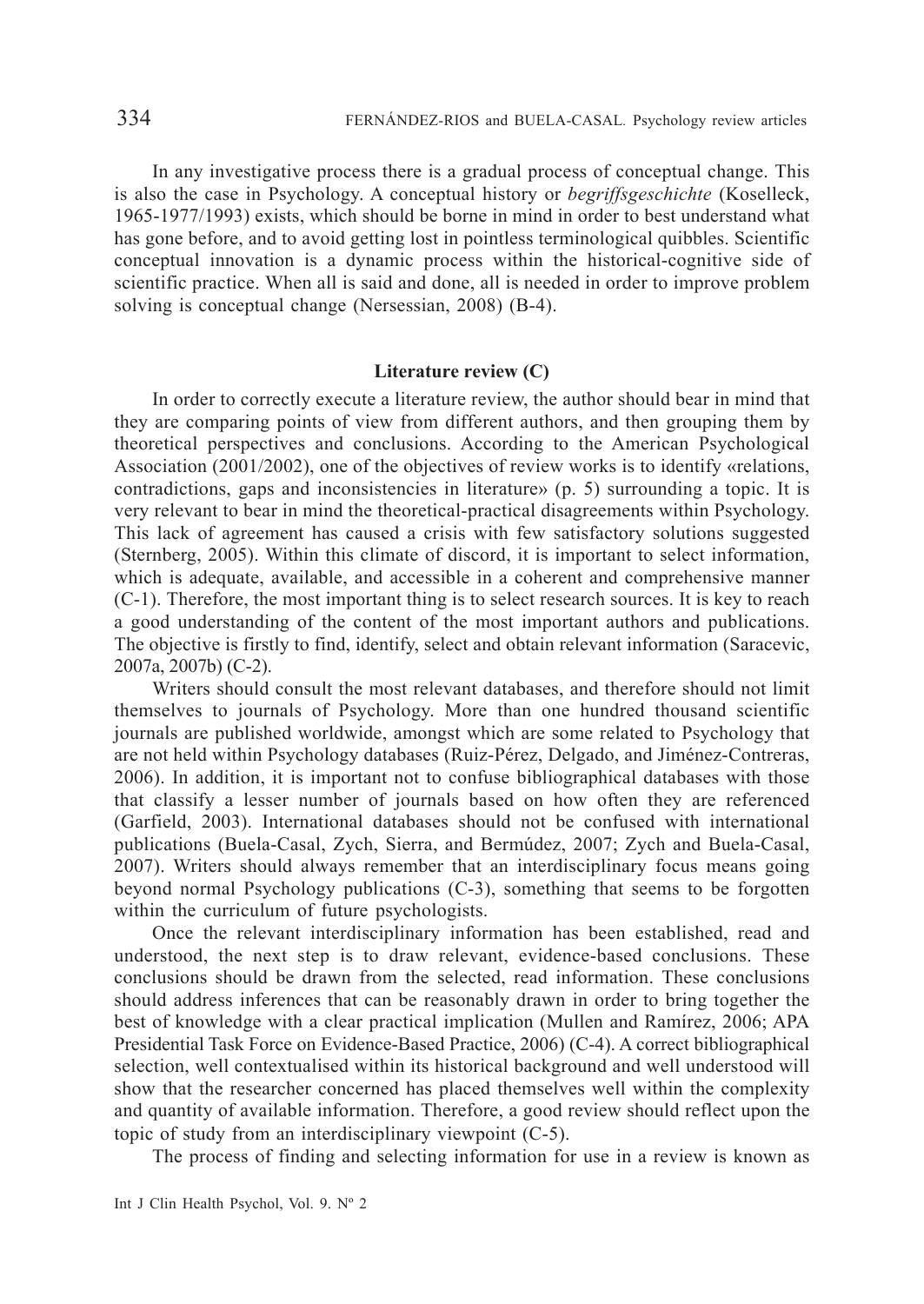conduct of information (Fisher and Julien, 2009). Researchers are not abstract entities. They seek out and utilise bibliographical information within a sociocultural context and with personal values and beliefs that should be borne in mind. Faced with the traditional ordering of knowledge, within a thesaurus for example, the engineering knowledge perspective has assisted in the preparation of ontologies. An ontology is a group of well-defined concepts, basically ordered and interrelated. The aim is to reflect vocabulary from within a field of knowledge, bearing in mind information technology. Ontologies use an easily understood syntax for users, so facilitating the selection and filtering of information as well as conservation or storage. Of particular interest are the links available with web semantics (C-6).

The information available should have impact but should also be credible. Plausible sources of information produce ethically admissible knowledge, which is in turn disseminated through credible procedures. The credibility of Web semantics should also be borne in mind. Additionally, reasonably justified confidence in the information available aids in convincing readers (Rieh and Danielson, 2008). It should always be clear for readers what information has been read, understood and included by the author (C-7). Grey literature should also be taken into account, which is any kind of document considered scientifically relevant, that has not been published through traditional publication methods.

# **Style and understanding of argumentation (D)**

Scientific practices depend on social processes governing argumentation (Rehg, 2009). A descriptive-explanatory argument is narrative activities presenting a coherent series of viable premises in order to reasonably justify a conclusion or set of conclusions. Critical discursive lines of argument are the process used in order to resolve a clear disagreement between different points of view (van Eemeren, Grootendorst and Henkemans, 2003/2006). A good line of argument within a review article should focus on the topic (D-1) proposed using a clear, precise and easily understood style. Therefore, writing and content of reviews should interest, inform and persuade the reader. Expositive clarity eliminates unnecessary redundancies and unfounded speculations (Sternberg, 1988/ 1996) (D-2). It avoids emotive language, which aims to influence readers' emotions. Arguments centre on empirically relevant knowledge which is practically useful as well as epistemologically justifiable, reasonable and suggestive (D-3). Fluidity of expression should, according to the American Psychological Association (2001/2002), centre on «clear and rational communication» (p. 29). Whilst bearing in mind that stylistic norms can influence content, they are nevertheless important in order to maintain a common scientific system within the domain of Psychology (Delgado Sánchez-Mateos, 2007; León, 2005).

Narration of works should only include relevant information. It should not seek unfounded nor unjustifiable speculations. A reasonable and empirically justifiable interdisciplinary perspective should be used for the production, interpretation and diffusion of psychological knowledge (D-4). Fallacies should be avoided, meaning violations of the rules of argumentation. Examples are: restriction of freedom of action of those who defend an opposite point of view, shifting the burden of proof to critics,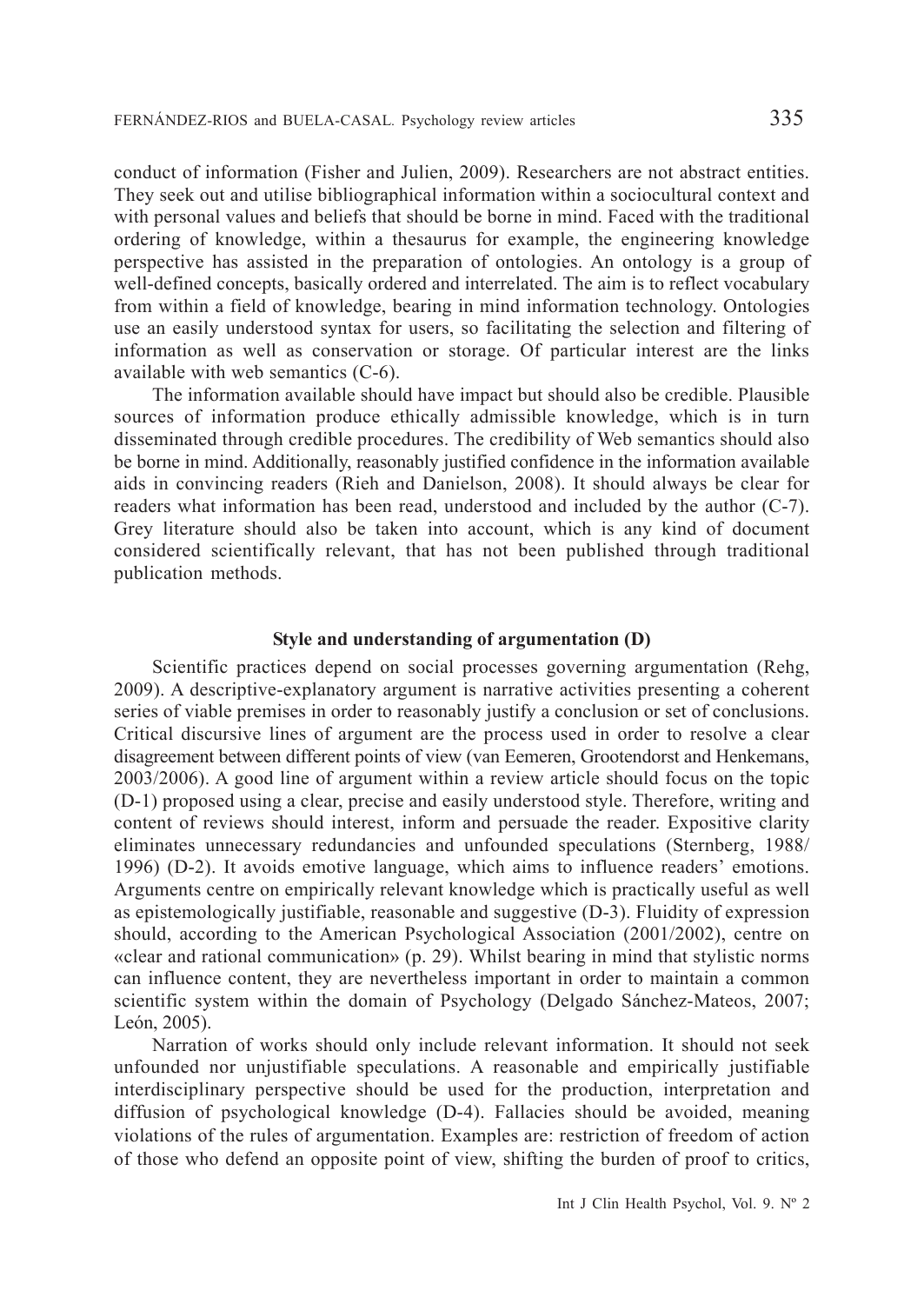attributing an unjustifiable point of view to another party, decontextualising and distorting an opposing point of view, inadequate use of ambiguity, intentional and incorrect use of a lack of clarity, modifying conclusions without taking into account opposing perspectives, etc. (van Eemeren *et al.,* 2003/2006). Bearing in mind that all of the above facilitates the strategic manoeuvrability or resolution of conflict during the process of building, interpreting and disseminating knowledge. Strategic manoeuvrability (van Eemeren and Houtlosser, 2006) is taken to mean researchers calm, balanced and ethically justifiable efforts to, on the one hand, build a structure of reasoning, and, on the other, reconcile different points of view whilst maintaining dialectical standards of reason (D-5).

# **Theoretical-practical relevance of conclusions (E)**

Seeking an explanation is a process of justification, aimed at reducing uncertainty. Therefore, it satisfies a psychological requirement. A review work draws empirically justifiable conclusions that are coherent and suggest relevant and new solutions to human problems (E-1). Many psychological datasets are unintelligible out with the work from which they originate. As stated by Meehl (1990) «There is nothing mysterious about the fact that in Psychology and Sociology, everything is linked to everything else» (p. 204). This inconvenience should not lead to epistemic fatalism. A review should bring something new and integrative to the reader (E-2).

The aim of any review work is to integrate evidence-based information in order to transform socio-material reality and facilitate promotion of quality of life for individuals and groups (Oliver *et al.,* 2005). What is important here is to translate investigative work into practice. Debates on the subject of whether emphasis should be placed on synthesis of internal or external research are yet to be resolved. We should fight to find a balance between internal and external validity. The practical principal concludes that the priority must be the resolution of people's real problems (E-3). In synthesis of investigation, it is important to bear in mind that research should have a sociocultural unity. Therefore, socio-culturally incompatible bibliographies should not be included. It is only in this way that ethically and socially sensitive conclusions can be reached (E-4).

# **Critical-interdisciplinary perspective of the review (F)**

Review, retraction or revision works are, according to the American Psychological Association (2001/2002), «critical evaluations of already published material» (p. 5). Critical thought is one of the favourite activities within the training of psychologists (Benjamin, 2008; Dunn, Halonen, and Smith, 2008). Construction of knowledge without constructive criticism is pointless. Faced with the lack of accord between historical and actual perspective within psychological theory, a critical reflection upon reviews is necessary (Sternberg, 1996, 2006; Sternberg, Roediger, and Halpern, 2007). Psychology, like other disciplines, suffers from an epistological-philosophical malaise which makes constructive criticism all the more necessary (F-1). Psychology lacks a philosophy of science, placing the emphasis on constructively critical review (F-2). The general objective is to minimise as much as possible slants on selection of information (Bensley, 2008; Macpherson and Stanovich, 2007). For this reason the authors believe that it is interesting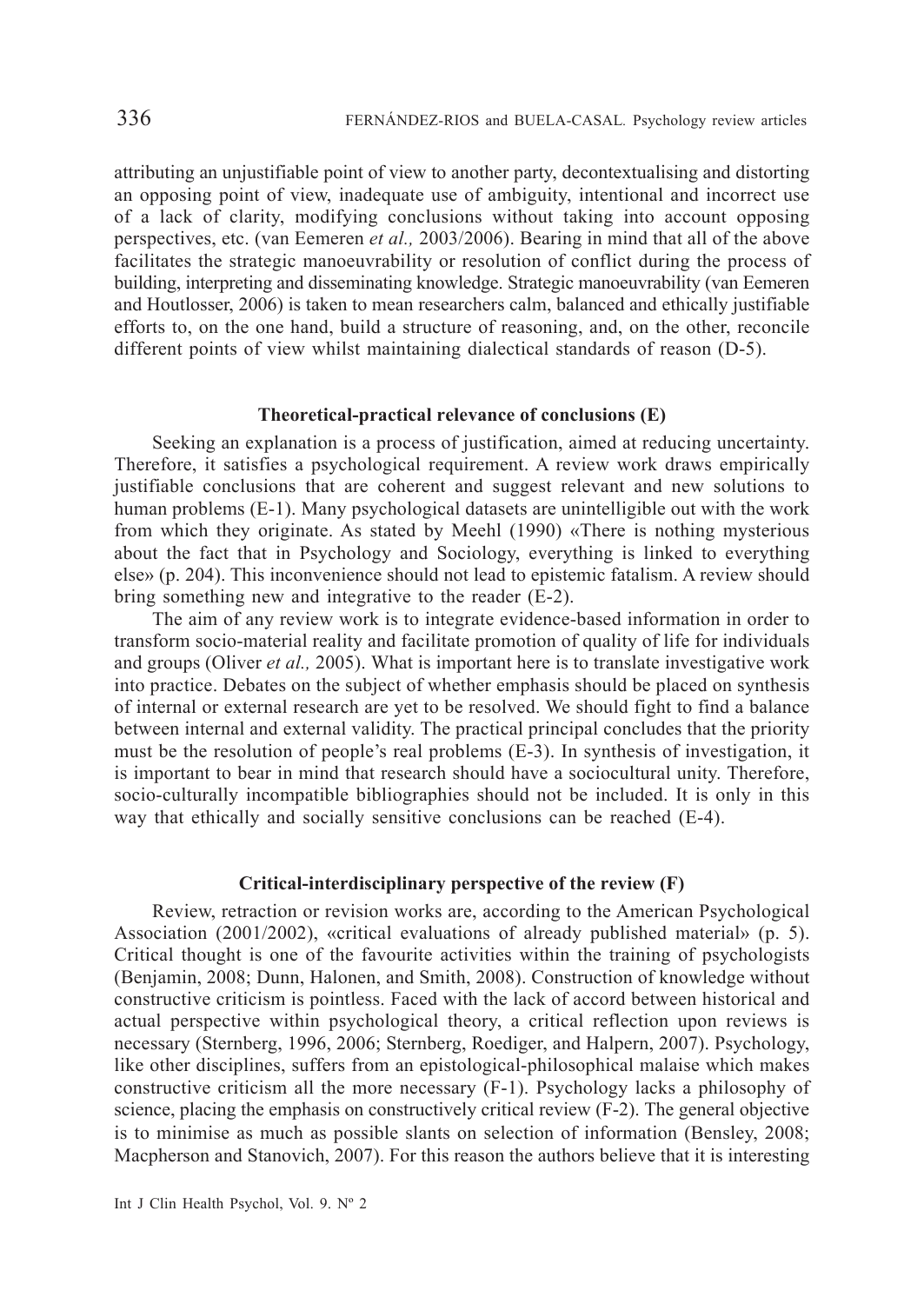to see if a real interdisciplinary perspective is adopted when drawing conclusions on a topic (F-3). Such a perspective serves to cement the integration of psychological knowledge. Many reviews limit themselves to a more or less linear and chronological series of investigations which single-dimensionally lead to one conclusion. Therefore, reviews should intrinsically motivate those readers who wish to be constructively reflexive in their selection, reading and extraction of conclusions (F-4). All of this should be oriented towards a contextual, integrated and totalling vision of the human being. Very often, psychological investigation is centred around isolated and decontextualised variables, causing a loss of perspective on the interdependence of superior psychological processes.

# **Recommendations for future research (G)**

Progression of any theory requires a process of creative imagination. Scientific hypotheses do not derive from observed facts, but are rather invented in order to explain observed facts. For this reason, review works should create creative hypotheses (McGuire, 1997) for psychological investigation (G-1).

In order to make suggestions for future research, researchers should free themselves from the influence of the epistemic provider group (Kruglanski, Pierro, Mannetti, and De Grada, 2006; Mathiesen, 2007). Scientific habits and norms mean that researchers are constrained from reaching possibly innovative and interdisciplinary conclusions. The concept of scientific habits and norms (habitus) refers to a system of organisational regulations that generate real investigative practices. Disciplinary habitus (Bourdieu, 2002/2003) or epistemic cultures (Knorr-Cetina, 1999) both condition what, how and why research should be carried out within the domain of Psychology. All of the above exist within an interdisciplinary perspective in order to integrate description, understanding, explanation and prevention of psychological processes (G-2).

Whilst stating suggested argumentation for future research, it is important to discuss rebuttals to potential questions of limitation, whether theoretical or practical, as well as conclusions. Simply being interdisciplinary for the sake of it is an irrelevant perspective. To be interdisciplinary implies a minimum knowledge of history, philosophy of science, cultural anthropology, sociology, history, genetics, neuroscience, etc. This wide perspective implies a necessary integration of information, perspectives, concepts, theories, dates, techniques, instruments, perspectives, concepts and theories. To be truly interdisciplinary is very difficult. Therefore, it is important to read works from opposing points of views and disparate, diverse contents. Being prepared to respond to critics is to have the capacity to operate with a certain level of scepticism towards the search for empirically founded knowledge. As Bruner (1983/1985) pointed out, a piece of psychological research that neglects other sciences «will be inevitably bland, particular and even trivial» (p. 454) (G-3). The American Psychological Association recommends a diverse interdisciplinary perspective when developing a distinguished curriculum for training future psychologists, (Dunn, McCarthy, Baker, Halonen, and Hill, 2007).

The authors believe it is relevant to make reference to possible alternative explanations in order to encourage new and original research. These explanations must be simple, coherent and easily understood in practice. Coherence means that paradigms are correctly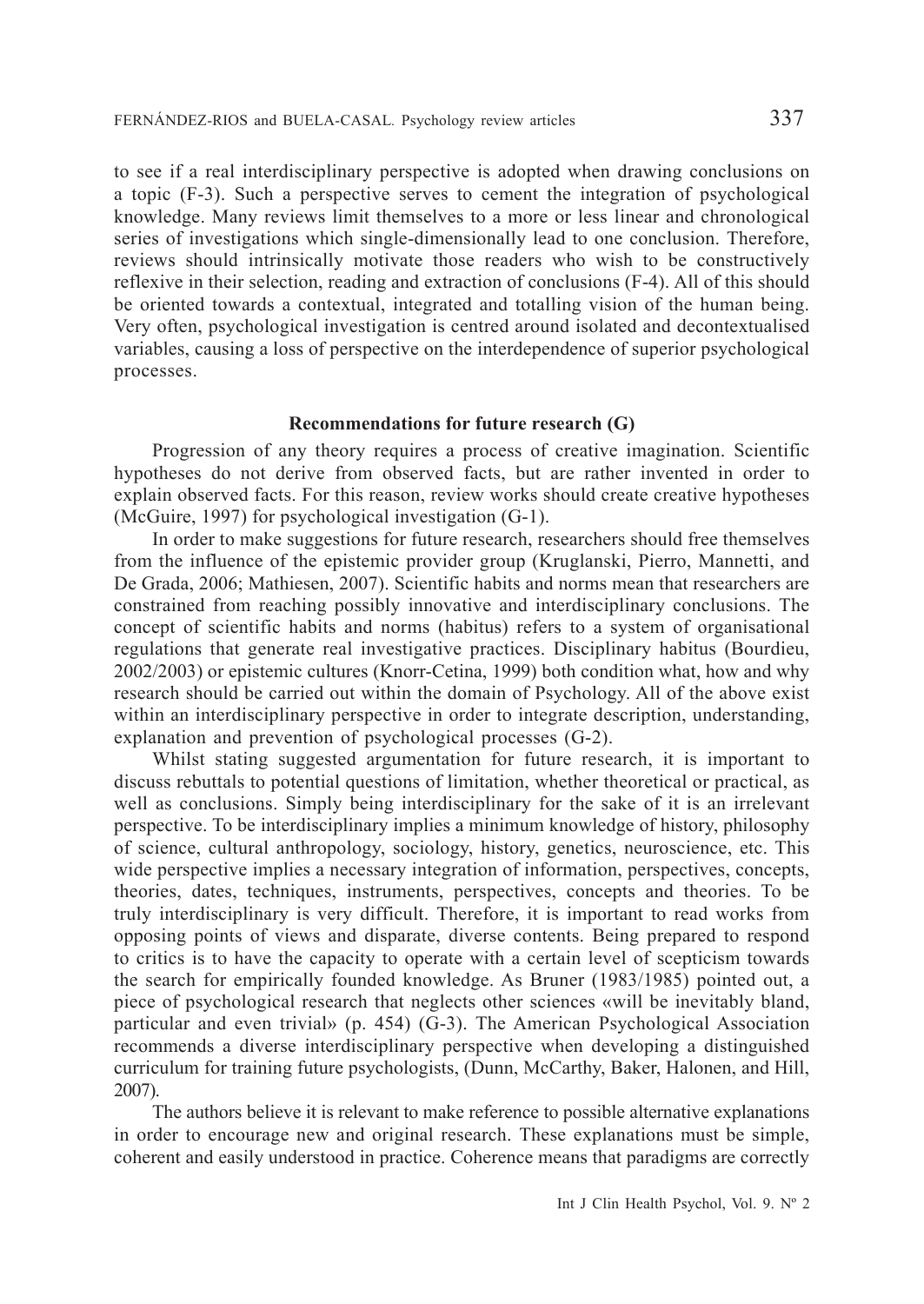integrated, which in turn leads to conclusions that are true and ethically reasonable and justifiable. This in turn will lead to moving above and beyond the constraints of scientific paradigms, meaning integration with the innovative. However, authors should be careful not to lose themselves within irrelevant speculations (Ardila, 2002, 2006, 2007; Slife, Reber, and Richardson, 2005; Thagard, 2007; Thagard and Litt, 2008; Yanchar, Slife, and Warne, 2008) (G-4).

The final aim of any review work must be to encourage epistemic curiosity and a true intrinsic drive to seek information that will realistically resolve the psychological issues of the human race. Epistemic curiosity is an intrinsic desire to seek and understand new knowledge in order to resolve practical issues (G-5). Occasionally, there are complaints of lack of resources and general discontent generated for personal and institutional reasons. However, as Ramon y Cajal (2005, p. 103) pointed out, «more than a lack of means, there is a lack of will. Enthusiasm and perseverance work miracles».

## **Reflections on improvement of the Psychology curriculum (H)**

The authors believe it is relevant for men and women of science to be trained in ethical research techniques. The aim is to fight for scientific integrity during the knowledgebuilding process. Therefore, the authors believe it necessary to build an epistemic culture based on individual and group responsibility (Kligyte, Marcy, Sevier, Godfrey, and Mumford, 2008; Wester, Willse, and Davis, 2008). Responsible epistemic behaviour can be carried out through reviews which are critical, balanced and honest. The aim of any review is to extract coherent meaning from the bibliography, to state a series of arguments that are oriented towards a conclusion, and to create epistemic curiosity in the reader. Seriousness, honesty and sensitivity of review works should serve as examples for the training of Psychology students (H-1).

Therefore, topics for teaching and research should be chosen that are not only scientifically and socially relevant, but that are included within Psychology curricula. When reviews are carried out on relevant topics and yet these topics do not feature in curricula, it is a sure sign that these curricula are poorly designed (H-2). One of the aims of reviews is to encourage motivation and curiosity in readers – the aim being to encourage them to read texts that are relevant to the topic of investigation. It is the authors belief that students and teachers of Psychology would benefit from reading more, and playing less with abstract numbers. The authors are convinced that, by reading and understanding relevant texts, pupils will achieve two things. One, they will realise their true motivation, increase their autonomous learning, improve their efficiency, group work etc and two, will have access to relevant information, be exposed to diverse points of view, and develop alternative and integrative points of view, etc. This reading is an interactive process between the text and understanding held by the reader. This includes selecting and understanding fundamental concepts, as well as critiquing and interpreting the content of these texts (Verhoeven and Perfetti, 2008). The complexity which now forms part of Psychology research means that good, easily comprehensible review works are more important than ever. A good understanding of a Psychology text requires sufficient training in History, scientific interdisciplinary discourse and an understanding of sociocultural context (H-3).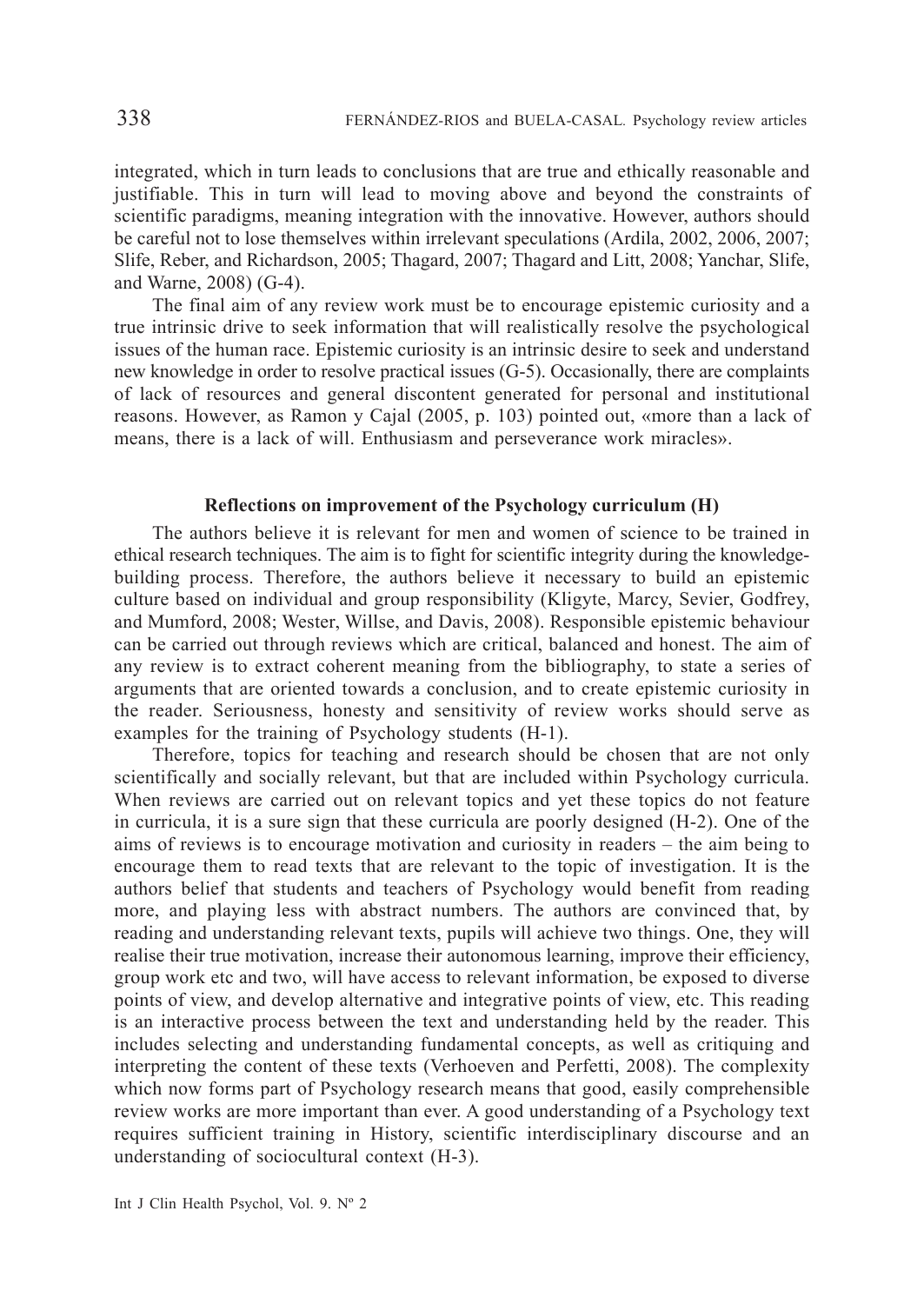Care should be taken not to introduce young researchers to two questions that are linked to the philosophical-post-modern perspective. Firstly, those intellectual impostors that result in an irrelevant spout of verbal diarrhoea. As pointed out by Sokal and Bricmont (1997/1999), post-modern discourse is not only a sad waste of time within social sciences, but also generates cultural confusion that encourages obscurantism. Secondly, the confusion generated by any references to the chaos theories, Psychology of complexity and non-linear dynamic systems (*e.g.* Guastello, Koopmans, and Pincus, 2008). Review works must contribute towards research conduct that is responsible, useful, and practical and in the common interest (McGee, Almquist, Keller, and Jacobsen, 2008). This is a responsibility which manifests itself in undertaking work in such a way as to encourage thirst for knowledge amongst students (H-4).

Improvements to the psychological curriculum will require reflective and critical thought. What is needed is that future Psychologists be able to think and be capable of choice regarding empirically founded, useful and relevant knowledge. Good literature reviews, on any individual topic, that are socially relevant will firstly aid social dissemination of psychological knowledge and secondly aid its use as a resource to mould critical minds (Dunn *et al.,* 2008) (H-5).

### **Conclusions and implications**

The aim of this study is to establish a series of standards for planning, preparing and writing Psychology review articles. What this requires is that the structure and content of review works be bibliographically proper, precise in their lines or argument and understanding, and that they be based on a reasonable and justifiable scientific philosophy. Review conclusions must be both ethical and critical as well as practical and socially relevant. Looking forwards, it must be acknowledged that reviews alone will not produce a definitive solution to the multiple controversies currently seen within the field of Psychology. Reasonably justifiable conclusions will guide practical action within the field of Psychology. They may not be the ideal, but they are what are available. Good reviews help us to orientate ourselves within the complex, blurry and uncertain reality of the history of psychological processes. What the above lead us to conclude is that within the science of Psychology, there are no absolute truths. The knowledge available is fallible, provisional and problematic. Therefore, we must agree with Platón (1986, p. 202a) when he stated that «the correct opinion is...something like a middle ground between knowledge and ignorance».

Reviews have clear implications for teachers and students of Psychology. There are also implications for those who dedicate themselves to daily practice of psychological knowledge. An ethical and responsible integration of a field of investigation should lead to an improvement for authors and readers in abilities to describe, understand and explain psychological processes within a sociocultural context. Specific skills (*e.g.* contextual analysis of tests) should be borne in mind along with transverse skills (analytical capacity, synthesis and organisation of published information, means and motivation for critique, collaborative work and public discussion of information, emphasising interdisciplinary work). All of the above is designed to favour autonomous learning and increasing the synthesis of the search for knowledge based on the development of learning oriented towards problem solving.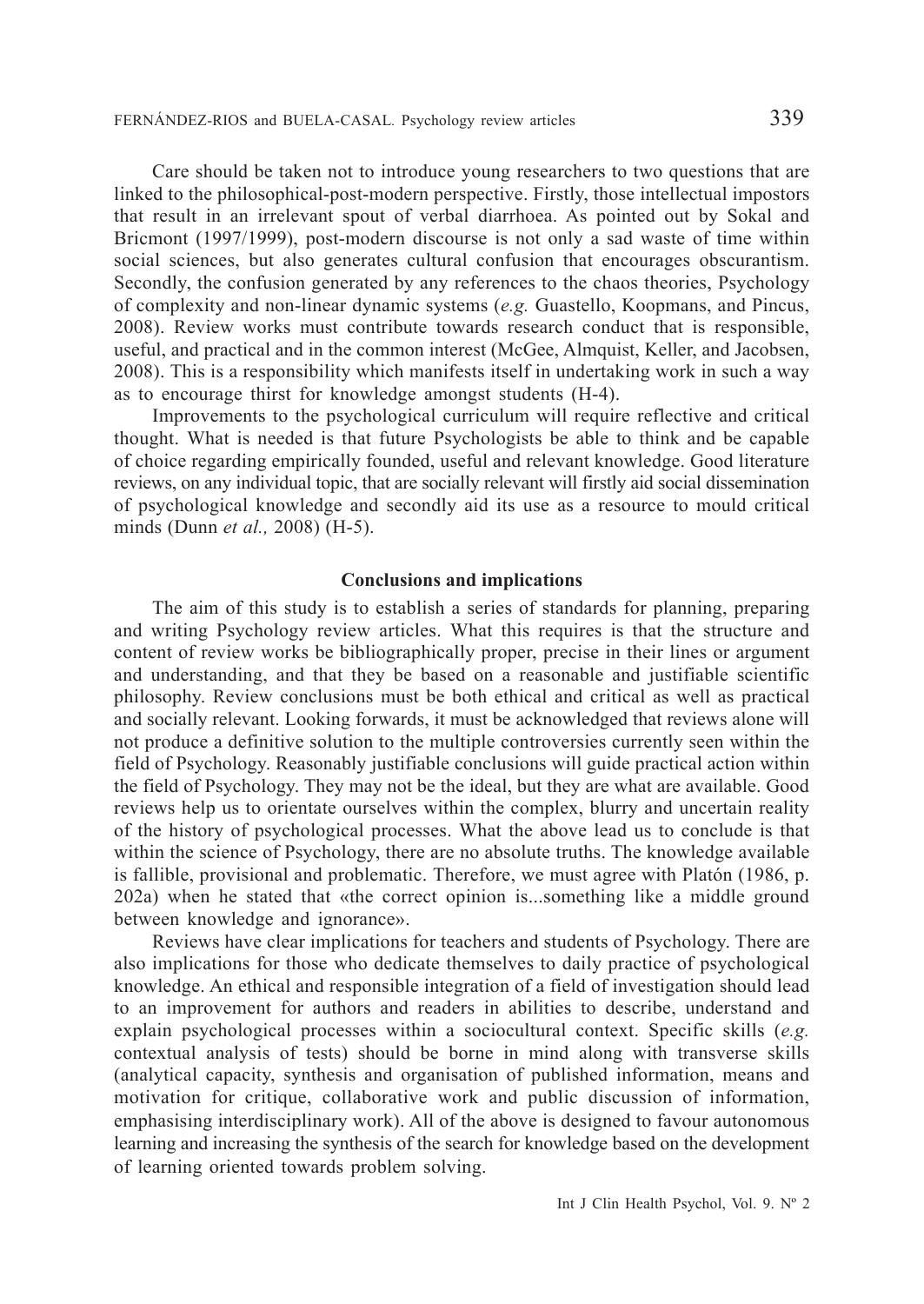#### **References**

- American Psychological Association (2002). *Manual de estilo de publicaciones de la American Psychological Association* (2ª ed.). México: Manual Moderno. (Orig 2001).
- APA Presidential Task Force on Evidence-Based Practice (2006). Evidence-based practice in psychology. *American Psychologist*, *61*, 271-285.
- APA Publication and Communications Board Working Group in Journal Article Reporting Standards (2008). Reporting standars for research in Psychology. Why do we need them? What might they be? *American Psychologist*, *63*, 839-851.
- Ardila, R. (2002). *La Psicología en el futuro*. Madrid: Pirámide.
- Ardila, R. (2006). The experimental synthesis of behaviour. *International Journal of Psychology, 41*, 462-467.
- Ardila, R. (2007). The nature of Psychology: The great dilemmas. *American Psychologist, 64, 904- 912.*
- Bem, D.J. (1995). Writing a review article for Psychological Bulletin. *Psychological Bulletin, 118*, 172-177.
- Benjamin, L.T. (Eds.) (2008). *Favorite activities for the teaching of psychology.* Washington: APA Press.
- Bensley, A. (2008). Can you learn to think more like a psychologist? *Teach & Learn, 21, 128-129.*
- Bobenrieth, M. (2002). Normas para la revisión de artículos originales en ciencias de la salud. *International Journal of Clinical and Heatlh Psychology, 2, 509-523.*
- Botella, J. and Gambara, H. (2006). Doing and reporting a meta-analysis. *International Journal of Clinical and Health Psychology, 6, 425-440.*
- Bourdieu, P. (2003). *El oficio del científico*. Barcelona: Anagrama. (Trabajo original publicado en 2002).
- Brun, G., Kuenzle, D., and Dogouglu, U. (Eds.) (2008)*. Epistemology and emotions.* London: Ashgate.
- Bruner, J. (1985). *En busca de la mente.* México: Fondo de Cultura Económica. (Trabajo original publicado en 1983).
- Buela-Casal, G. (Ed.) (2005). *Manual práctico para hacer un doctorado.* Madrid: EOS Universitaria.
- Buela-Casal, G. and Sierra, J.C. (2002). Normas para la redacción de casos clínicos. *International Journal of Clinical and Heatlh Psychology*, *2*, 525-532*.*
- Buela-Casal, G., Zych, I., Medina, A., Viedma del Jesús, M.I., Lozano, S., and Torres, G. (2009). Analysis of the influence of the two types of the journal articles, theoretical and empirical on the impact factor of a journal. *Scioentometrics, 80,* 267-284.
- Buela-Casal, G., Zych, I., Sierra, J.C., and Bermúdez, M.P. (2007). The Internationality Index of the Spanish Psychology journals. *International Journal of Clinical and Health Psychology, 7*, 899-910.
- Carretero-Dios, H. and Pérez, C. (2007). Standards for the development and review of instrumental studies: Considerations about test selection in psychological research. *International Journal of Clinical and Health Psychology, 7,* 863-882.
- Cooper, H.M. (2009). *Research synthesis and meta-analysis: A step by step approach (4th ed.).* Thousand Oaks: Sage.
- Cooper, H., Hedges, L.V. y Valentine, J.C. (Eds.) (2009). *The handbook of research synthesis and meta-analysis (2nd ed.).* New York: Russell Sage Foundation.
- Delgado Sánchez-Mateos, J. (2007). El lenguaje no es neutral. Comentarios sobre el estilo APA. *Psicothema, 19,* 302-307.
- Dunn, D.S., Halonen, J.S., and Smith, R.A. (2008). *Teaching critical thinking in psychology. A handbook of best practice.* Chichester: Wiley-Blackwell.
- Dunn, D.S., McCarthy, M.A., Baker, S., Halonen, J.S., and Hill, G.W. (2007). Quality benchmarks in undergraduate psychology programs. *American Psychologist, 62,* 650-670.
- Feist, G.J. (2006). *The psychology of science and the origins of the scientific mind.* New Haven: Yale University Press.

Int J Clin Health Psychol, Vol. 9. Nº 2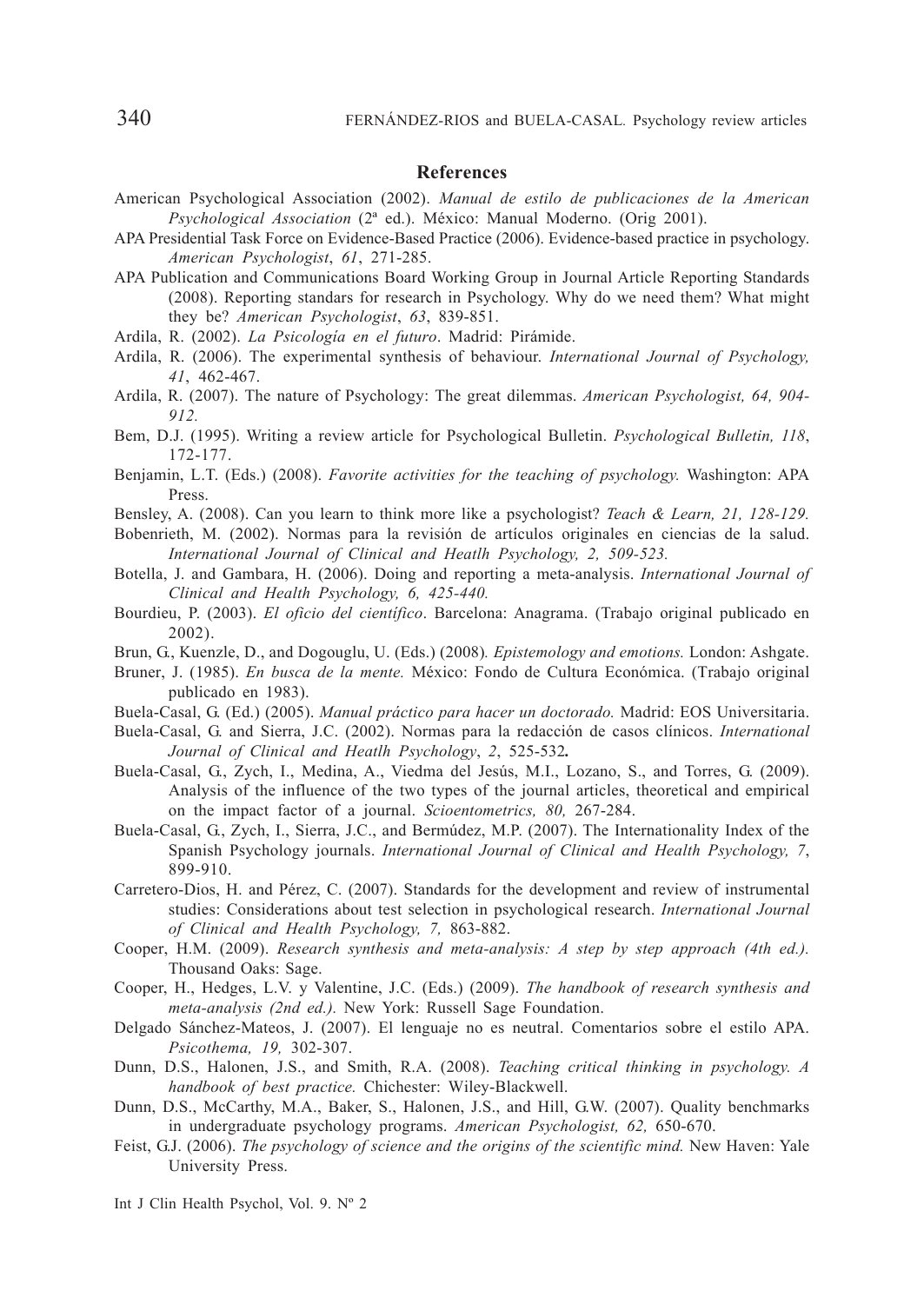- Fisher, K. and Julien, H. (2009). Information behavior. *Annual Review of Information Science and Technology, 43,* 317-358.
- Garfield, E. (2003). The meaning of the impact factor. *International Journal of Clinical and Health Psychology, 3*, 363-369.
- Guastello, S.J., Koopmans, M., and Pincus, D. (2008). *Chaos and complexity in psychology*. Cambridge: Cambridge University Press.
- Higgins, J.P.T. and Green, S. (Eds.) (2008). *Cochrane handbook for systematic reviews of interventions*. Chichester: Wiley-Blackwell.
- Hyman, R. (1995). How to critique a published article. *Psychological Bulletin, 118*, 178-182.
- Kligyte, V., Marcy, R.T., Sevier, S.T., Godfrey, E.S., and Mumford, M.D. (2008). A qualitative approach to responsble conduct of research (RCR) training developemnt: Identification of matacognitive strategies*. Science and Engineering Ethics, 14,* 3-31.
- Knorr-Cetina, K. (1999). *Epistemic cultures.* Cambridge: Harvard University Press.
- Koselleck, R. (1993). *Futuro Pasado. Para una semántica de los tiempos históricos. Barcelona: Paidós. (Orig. 1965-1977).*
- Kruglanski, A.W., Pierro, A., Mannetti, L., and De Grada, E. (2006). Groups as epistemic providers: Need for closure and the unfolding of group-centrism*. Psicological Review, 113,* 84-100*.*
- Kuhn, T.S. (2006). *La estructura de las revoluciones científicas.* México. Fondo de Cultura Económica. (Orig. 1962).
- León, O.G. (2005). *Cómo redactar textos científicos en psicología y educación.* Madrid: Netbiblo.
- Macpherson, R. and Stanovich, K.E. (2007). Cognitiva ability, thinking dispositions and instructional set as predictors of critical thinking. *Learning and Individual Differences*, 17, 115-127.
- Mathiesen, K. (2007) (Ed.). Introduction to special issue of *Social Epistemology* on «Collective knowledge and collective knowers» (Special issue)*. Social Epistemology, 21* (3).
- Maxwell, S.E. and Cole, D.A. (1995). Tips for writing (and reading) methodological articles. *Psychological Bulletin, 118*, 193-198.
- McGee, R., Almquist, J., Keller, J., and Jacobsen, S.J. (2008). Teaching and learning responsible research conduct: Influences of prior experiences on acceptance of new ideas. *Accountability in Research*, *15*, 30-62.
- McGuire, W.J. (1997). Creative hypothesis generating in psychology: Some usefull heuristics. *Annual Review of Psychology, 48, 1-30.*
- Meehl, P.E. (1990). Why summaries of research on psychological theories are often uninterpretable. *Psychological Reports, 66, 195-244.*
- Montero, I. and León, O.G. (2007). A guide for naming research studies in Psychology. *International Journal of Clinical and Health Psychology, 7*, 847-862.
- Mullen, P.D. and Ramírez, G. (2006). The promise and pitfalls of systematic reviews. *Annual review of Public Health*, *27*, 81-102.
- Nersessian, N.J. (2008). *Creating scientific concepts*. Massachusets: MIT Press.
- Oliver, S., Harden, A., Rees, R., Shepherd, J., Brunton, G., Garcia, J., and Oakley, A. (2005). An emerging framework for including different types of evidence in systematic reviews for public policy. *Evaluation, 11,* 428-446.
- Pérez Álvarez, M. (1992). *Individuo, sociedad y psicología.* Madrid: Siglo XXI.
- Platón (1986). *Banquete*. Madrid: Gredos.
- Ramón y Cajal, S. (2005). *Reglas y consejos sobre investigación científica.* Madrid: Consejo Superior de Investigaciones Científicas. (Orig. 1899).
- Ramos-Álvarez, M., Moreno-Fernández, M.M., Valdés-Conroy, B., and Catena, A. (2008). Criteria of the peer review process for publication of experimental and quasi-experimental research in Psychology: A guide for creating research papers*. International Journal of Clinical and Health Psychology, 8*, 751-764.
- Rehg, W. (2009). *Cogent science in context*. Massachusets: MIT Press.
- Rieh, S.Y. and Danielson, D.R. (2008). Credibility: A multidisciplinary framework. *Annual review of Information Science and Technology*, *41*, 307-364.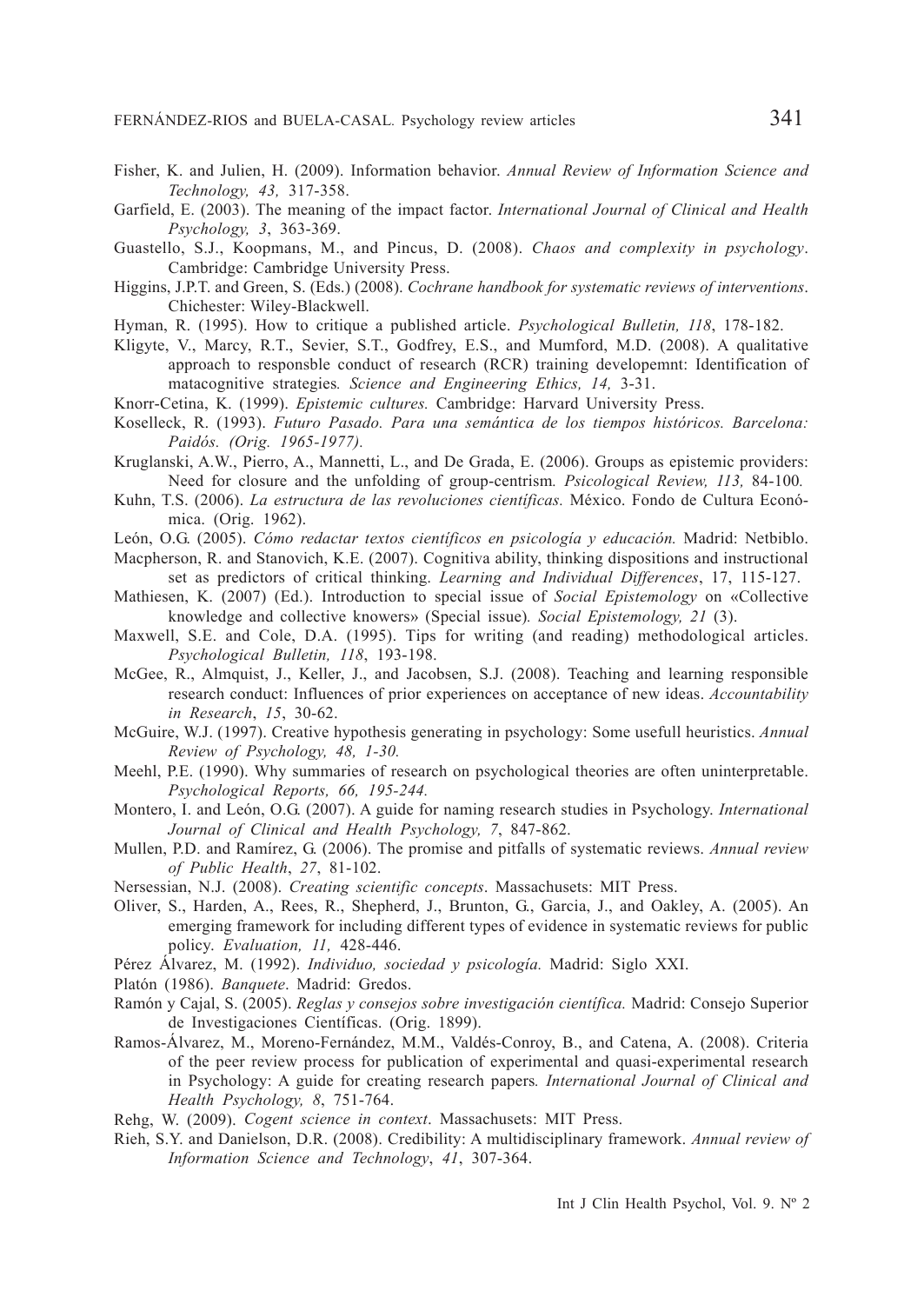Rosenthal, R. (1995). Writing meta-analytic reviews. *Psychological Bulletin, 118*, 183-192.

- Ruiz-Pérez, R., Delgado, E., and Jiménez-Contreras, E. (2006). Criterios del Institute for Scientific Information para la selección de revistas científicas. Su aplicación a las revistas españolas: metodología e indicadores. *International Journal of Clinical and Health Psychology, 6,* 401- 424*.*
- Saracevic, T. (2007a). Relevance: A review of the literature and a framework for thinking on the notion in information science. Part II: nature and manifestations of relevance. *Journal of the American Society for Information Science and Technology*, *58*, 1915-1933.
- Saracevic, T. (2007b). Relevance: A review of the literature and a framework for thinking on the notion in information science. Part III: Behavior and effects of relevance. *Journal of the American Society for Information Science and Technology*, *58*, 2126-2144.
- Silvia, P.J. (2006). *Exploring the psychology of interest.* New York. Oxford University Press.

Simonton, D.K. (2002). *Great psychologists and their times.* Washington: APA Press.

- Slife, B.D., Reber, J.S., and Richardson, F.C. (Eds.) (2005). *Critical thinking about psychology.* Washington: APA Press.
- Sokal, A. and Bricmont, J. (1999). *Imposturas intelectuales*. Barcelona: Paidós. (Orig. 1997).
- Sternberg, R.J. (1991). Editorial. *Psychological Bulletin, 109*, 3-4.
- Sternberg, R.J.(1995). Editorial*. Psychological Bulletin, 118*, 171.
- Sternberg, R.J. (1996). *Investigar en Psicología.* Barcelona: Paidós. (Orig. 1988).
- Sternberg, R.J. (Ed.) (2005). *Unity in psychology: Possibility or pipedream?* Washington: APA Press.
- Sternberg, R.J. (Ed.) (2006). *Reviewing scientific works in psychology.* Washington: APA Press.
- Sternberg, R.J., Roediger III, H.L., and Halpern, D.F. (Eds.) (2007). *Critical thinking in psychology.* Cambridge: Cambridge University Press.
- Thagard, P. (2007). Coherence, truth and the development of scientific knowledge. *Philosophy of Science, 74,* 28-47.
- Thagard, P. and Litt, A. (2008). Models of scientific explanation. In R. Sun (Ed.), *The Cambridge handbook of computational psychology* (pp. 549-564). Cambridge: Cambridge University Press.
- van Drie and van Boxtel, C. (2008). Historical reasoning: Towards a framework for analizing student's reasoning about the past. *Educational Psychology Review*, *20*, 87-110.
- van Eemeren, F., Grootendorst, R., and Henkemans, F.S. (2006). *Argumentación*. Buenos Aires: Biblos. (Orig. 2003).
- van Eemeren, F.H. and Houtlosser, P. (2006). Strategic maneuvering: A synthetic recapitulation. *Argumentation, 20,* 381-392.
- Verhoeven, J. and Perfetti, C. (Eds.) (2008). Advances in text comprehension: Model, process and development (Special Issue)*. Applied Cognitive Psychology, 22* (3).
- Virués-Ortega, J. and Moreno-Rodríguez, R. (2008). Guidelines for clinical case reports in behavioral clinical Psychology. *International Journal of Clinical and Health Psychology, 8,* 765-777.
- Wester, K.L., Willse, J.T., and Davis, M.S. (2008). Responsible conduct of research measure: Initial development and pilot study. *Accountability in Research, 15,* 87-104.
- Yanchar, S.C., Slife, B.D., and Warne, R. (2008). Critical thinking as disciplinary practice. *Review of General Psychology, 12,* 265-281.
- Zych, I. and Buela-Casal, G. (2007). Análisis comparativo de los valores en el Índice de Internacionalidad de las revistas iberoamericanas de Psicología incluidas en la Web of Science. *Revista Mexicana de Psicología, 24*, 7-14.

Received December 2, 2008 Accepted February 25, 2009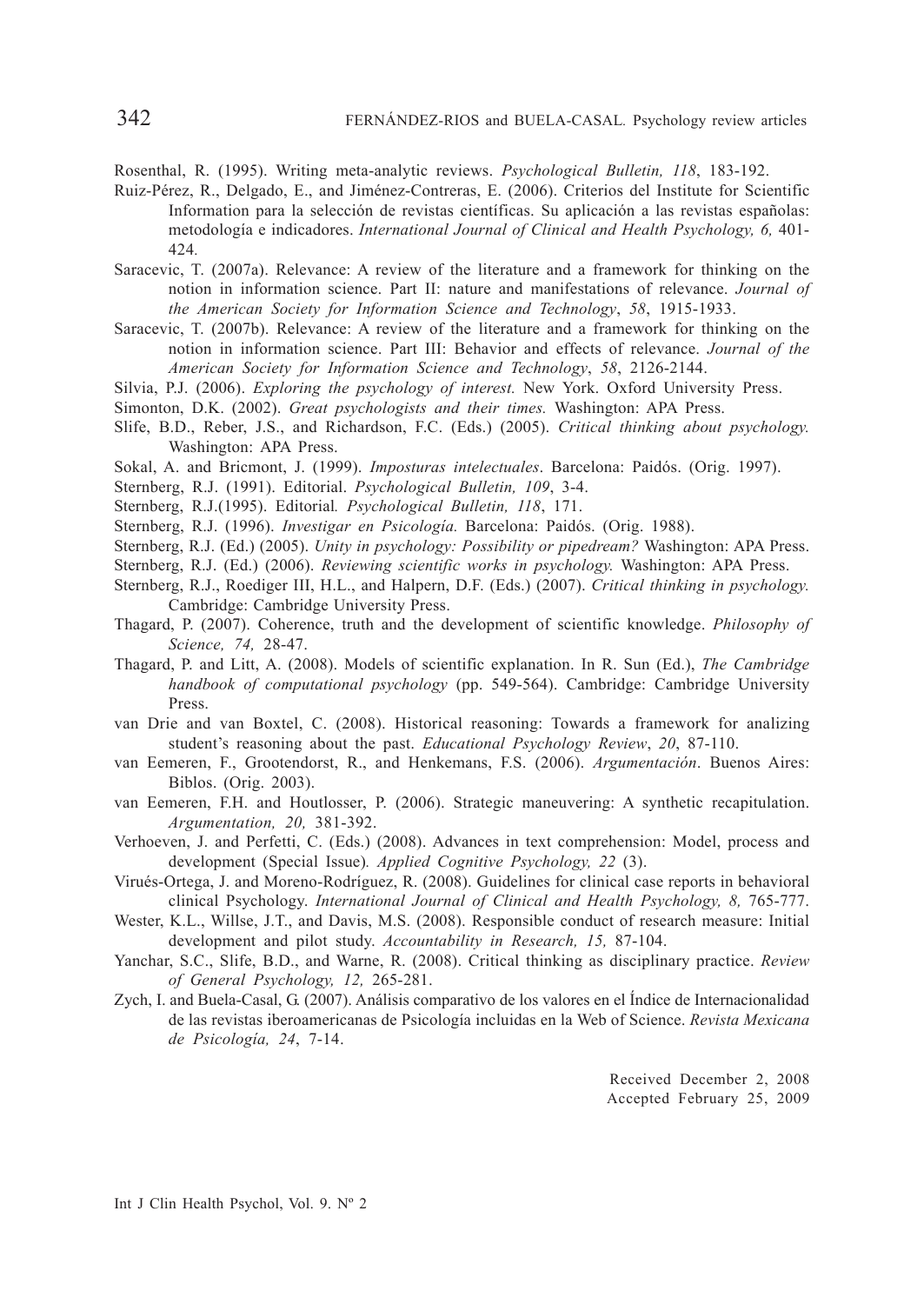# **APPENDIX 1.** Evaluation questionnaire.

# A – STRUCTURE OF THE ARTICLE

|       |                                                                               | Yes | Unsure | No |
|-------|-------------------------------------------------------------------------------|-----|--------|----|
| $A-1$ | The title is clear in content, concise and well formulated                    |     |        |    |
| $A-2$ | The introduction is adequate and focused on the topic                         |     |        |    |
| $A-3$ | Aims of the study explicitly stated, and clearly related to the title of the  |     |        |    |
|       | work, findings and conclusions                                                |     |        |    |
| $A-4$ | Quantity and type of materials used specified                                 |     |        |    |
| $A-5$ | States whether the study is interpretative or integrative                     |     |        |    |
|       |                                                                               |     |        |    |
| $A-6$ | The means used to compile information or knowledge are clearly stated         |     |        |    |
|       | such as, databases consulted, terms, dates and periods of research,           |     |        |    |
|       | criteria of article inclusion, publication languages, coherence of content    |     |        |    |
| $A-7$ | Specifies how the material is organised and analysed                          |     |        |    |
| $A-8$ | Results should be written in keeping with the objectives and                  |     |        |    |
|       | organisation of material analysed.                                            |     |        |    |
| $A-9$ | There is a clear relationship between results, discussion and conclusion      |     |        |    |
|       | A-10 All referenced works should be referred to using the standards specified |     |        |    |
|       | by the publication                                                            |     |        |    |

# B – HISTORICAL BACKGROUND OF THE TOPIC

|       |                                                                                                                                                  | Yes | Jnsure | No |
|-------|--------------------------------------------------------------------------------------------------------------------------------------------------|-----|--------|----|
| $B-1$ | Achieves a correct socio-historical analysis of the topic                                                                                        |     |        |    |
| $B-2$ | Adopts an integrative focus, bearing in mind the historical-scientific<br>context, chronology of document sources for historical construction of |     |        |    |
|       | the topic                                                                                                                                        |     |        |    |
| $B-3$ | Connects, in a comprehensible way, background of the topic with the                                                                              |     |        |    |
|       | current research.                                                                                                                                |     |        |    |
| $B-4$ | Takes into account historical-conceptual changes used in the review                                                                              |     |        |    |

# C – LITERATURE REVIEW

|       |                                                                                                                                                                     | Yes | Unsure | No |
|-------|---------------------------------------------------------------------------------------------------------------------------------------------------------------------|-----|--------|----|
| $C-1$ | Good selection of relevant literature within the climate of lack of unity                                                                                           |     |        |    |
|       | within the discipline                                                                                                                                               |     |        |    |
|       | C-2 Adequate selection of authors and relevant publications                                                                                                         |     |        |    |
| $C-3$ | Shows an interdisciplinary focus regarding the search for information                                                                                               |     |        |    |
| $C-4$ | Includes a bibliography with relevant, evidence based conclusions                                                                                                   |     |        |    |
|       | C-5 Is well placed within the large quantity of information available on the<br>current market of psychological research                                            |     |        |    |
|       | C-6 Correctly seeks content on databases, which is the same as asking if it<br>correctly uses ontology of representation of knowledge as the aim of the<br>research |     |        |    |
|       | C-7 Is the bibliographical selection, analysis and comprehension credible?                                                                                          |     |        |    |